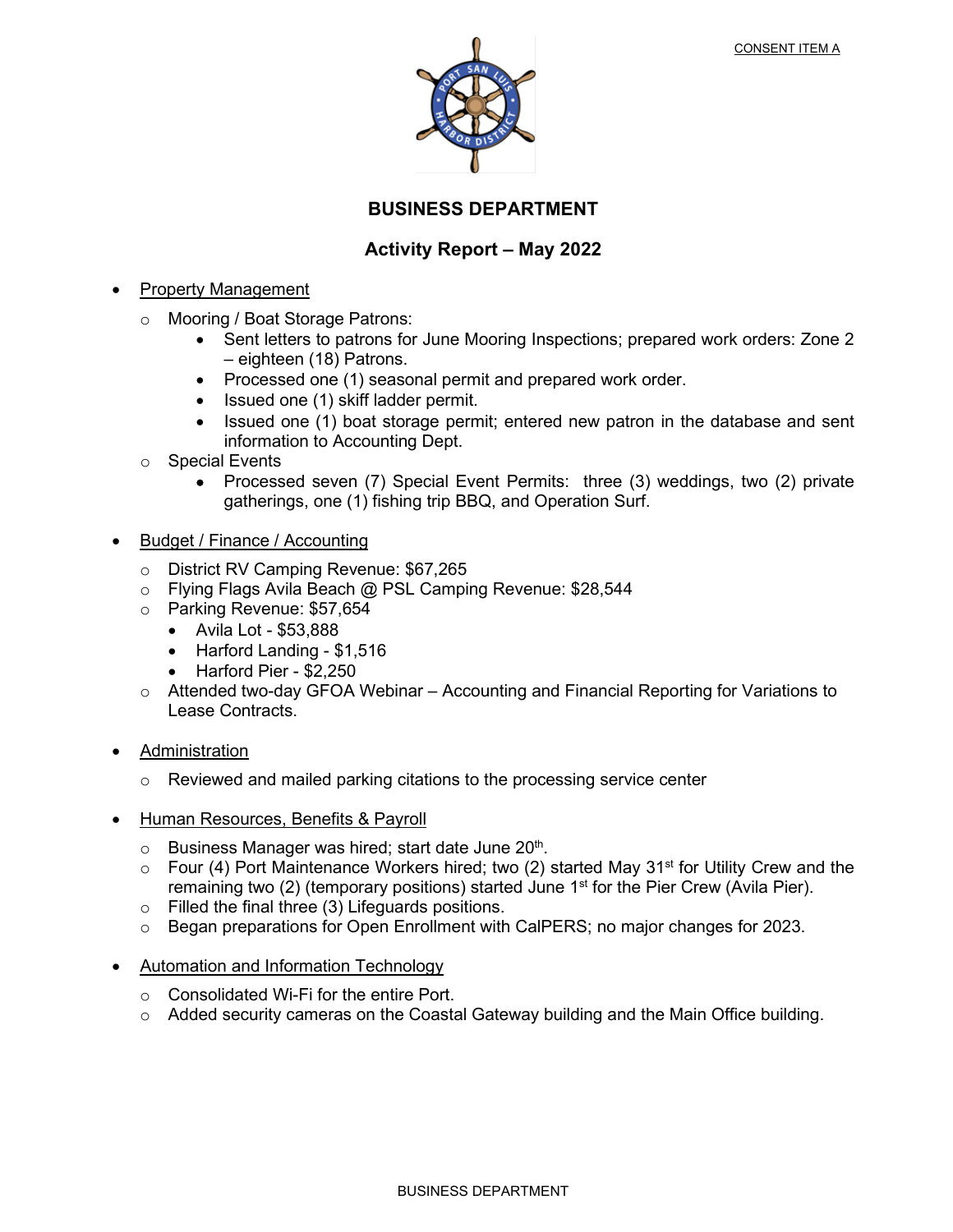#### **FACILITIES DEPARTMENT Activity Report - May 2022**

|                                                                      |                                | <u>CONSENT ITEM A</u>                                                                                                                                                                                                                                                                                                                                                                                                                                                                                                                                                                               |  |  |
|----------------------------------------------------------------------|--------------------------------|-----------------------------------------------------------------------------------------------------------------------------------------------------------------------------------------------------------------------------------------------------------------------------------------------------------------------------------------------------------------------------------------------------------------------------------------------------------------------------------------------------------------------------------------------------------------------------------------------------|--|--|
|                                                                      |                                | <b>FACILITIES DEPARTMENT</b><br><b>Activity Report - May 2022</b>                                                                                                                                                                                                                                                                                                                                                                                                                                                                                                                                   |  |  |
| <b>Major Maintenance Project</b>                                     | <b>Status</b>                  | <b>Project Updates</b>                                                                                                                                                                                                                                                                                                                                                                                                                                                                                                                                                                              |  |  |
| <b>Abandoned Vessel Removal</b>                                      | 2022                           | Completed March Demolished (3) VTIP boats. Staff applied for new round of SAVE grant funding for upcoming FY 2022-23.                                                                                                                                                                                                                                                                                                                                                                                                                                                                               |  |  |
| <b>District Buildings -</b><br><b>Maintenance &amp; Improvements</b> | Deferred to FY<br>2022-23      | Project deferred to next FY 2022-23, no work completed in FY 2021-22.                                                                                                                                                                                                                                                                                                                                                                                                                                                                                                                               |  |  |
| <b>Dredge Pump Maintenance</b>                                       | Completed<br>February 2022     | Annual maintenance completed in February 2022; 2022 Dredge Season began 3/1/2022. Dredged 2740 CY from Mobile<br>Hoist Pier over 13 days, 797 CY from Trailer Boat Basin 5/1/2022-5/31/2022.                                                                                                                                                                                                                                                                                                                                                                                                        |  |  |
| <b>Heavy Equipment Maintenance</b>                                   | Ongoing                        | Did troubleshooting of transmission high pressure sensor on JCB. Utilized United Rentals to make repairs on<br>Boom Truck Fuel system.                                                                                                                                                                                                                                                                                                                                                                                                                                                              |  |  |
| <b>Mooring Capital Costs</b>                                         | Completed<br>September 2021    | Annual drydock completed August 2021; Engine repower and sea trials completed September 2021.                                                                                                                                                                                                                                                                                                                                                                                                                                                                                                       |  |  |
| <b>Parking Lot Maintenance</b>                                       | <b>Completed April</b><br>2022 | Toste Construction completed seal coat work in Avila Parking Lot 4/25/2022-4/27/2022.<br>Replaced 8 park stops in May.                                                                                                                                                                                                                                                                                                                                                                                                                                                                              |  |  |
| <b>Pier Lumber &amp; Materials</b>                                   | Completed April /<br>May 2022  | Gemini Forest Products delivered partial pile and lumber order in April 2022; received remaining lumber in May 2022.                                                                                                                                                                                                                                                                                                                                                                                                                                                                                |  |  |
| <b>Revetment &amp; Jetty</b>                                         | In Progress                    | District contracted with SWCA & Tenera for biological surveys & preparation of anticipated MND (per CEQA) for large-<br>scale repair/enhancement project. Biologicial surveys tentatively scheduled for May 2022 / June 2022.                                                                                                                                                                                                                                                                                                                                                                       |  |  |
| <b>Water Tank</b>                                                    | Deferred to FY<br>2022-23      | Project deferred to next FY 2022-23, no work completed in FY 2021-22.                                                                                                                                                                                                                                                                                                                                                                                                                                                                                                                               |  |  |
| <b>Capital Projects &amp; Assets</b>                                 |                                | Status / Updates                                                                                                                                                                                                                                                                                                                                                                                                                                                                                                                                                                                    |  |  |
| <b>Air Compressor</b>                                                | Completed<br>November 2021     | New T4 air compressor received November 2021, compressor used to pile drive 5 new piles since January 2022. 1 pile<br>driven with compressor at bent 80-81 in April 2022.                                                                                                                                                                                                                                                                                                                                                                                                                           |  |  |
| <b>Avila Pier Rehabilitation</b>                                     | In Progress                    | Received Notice to Proceed from WCB. DraftingWork Plan for the fulfillment of SCC grant requirements. Compiled prior<br>project expenses and budget estimates into master project budget for SFRA cost share budget. Utility Relocation and<br>Replacement Plan is underway. Friends of Avila Pier approved \$245,000 donation toward Stage 1 Utilities & Lighting<br>components. Staff is still working with the County to secure a Minor Use Permit for a temporary construction storage<br>yard to be located in the Avila Beach Parking Lot. Lumber going out to bid and to be awarded in June. |  |  |
| <b>Avila Pier Landing Rehabilitation</b>                             | Deferred to FY<br>2022-23      | Awaiting grant award from Division of Boating and Waterways. Received notice in May that the funding of \$200,000<br>has been authorized at the federal level.                                                                                                                                                                                                                                                                                                                                                                                                                                      |  |  |
| Avila Pier & Harford Pier Water / Fireline<br><b>Repairs</b>         | In Progress                    | Emergency repairs completed on Avila Pier's water line in both October and December 2021. Emergency repairs to<br>Harford Pier water line at Bent 20 completed by FRM in April 2022.                                                                                                                                                                                                                                                                                                                                                                                                                |  |  |
| <b>Boom Truck</b>                                                    | In Progress                    | Ordered in March. Financing through CSDA 5-year lease-to-own program at 3.25% interest rate.<br>Expecting delivery in September 2022.                                                                                                                                                                                                                                                                                                                                                                                                                                                               |  |  |
| <b>Crane Cab Refurbishment</b>                                       | Deferred                       | Project deferred to future FY.                                                                                                                                                                                                                                                                                                                                                                                                                                                                                                                                                                      |  |  |
| Generators - Main Office &<br><b>Lift Station 2</b>                  | In Progress                    | Received permit to operate for CGB/LS 2 backup generator from APCD; CGB/LS 2 generator completed start-up April<br>2022; applied for second permit to operate with APCD for towable backup generator; Main Office backup generator<br>received in May. To be installed in June.                                                                                                                                                                                                                                                                                                                     |  |  |
| <b>Harbor Terrace - Gear Storage</b>                                 | Ongoing                        | Improvements have been made to receive electrical. Passed PG&E final inspection.                                                                                                                                                                                                                                                                                                                                                                                                                                                                                                                    |  |  |
| <b>Harbor Terrace Project Monitoring</b>                             | Ongoing                        | Further development and monitoring expected to continue in the next FY.                                                                                                                                                                                                                                                                                                                                                                                                                                                                                                                             |  |  |
| <b>Harford Pier Redevelopment</b>                                    | In Progress                    | Quaglino Roofing began canopy roof replacement 4/8/2022; reroofing contract extended due to more extensive roof<br>damage than expected (tentative completion by begining of June 2022). Staff replaced 26 purlins on canopy. Utilized<br>welder to fabricate antenna brackets. Harford Pier Site Plan workshop series ongoing with next workshop tentatively<br>scheduled for July 2022.                                                                                                                                                                                                           |  |  |
| <b>Harford Pier Survey</b>                                           | In Progress                    | Terminus survey completed in February. Staff provided directions for remaining scope of work to MBS Land Surveyors.<br>Remaining pier survey to be completed in June.                                                                                                                                                                                                                                                                                                                                                                                                                               |  |  |
| <b>Manhole Maintenance</b>                                           | Completed<br>February 2022     | Kies and Sons Construction replaced (2) manhole rings and covers, east of bridge in February 2022; Kies and Sons<br>Construction completed manhole rings and lids repairs.                                                                                                                                                                                                                                                                                                                                                                                                                          |  |  |
|                                                                      |                                | <b>FACILITIES DEPARTMENT</b>                                                                                                                                                                                                                                                                                                                                                                                                                                                                                                                                                                        |  |  |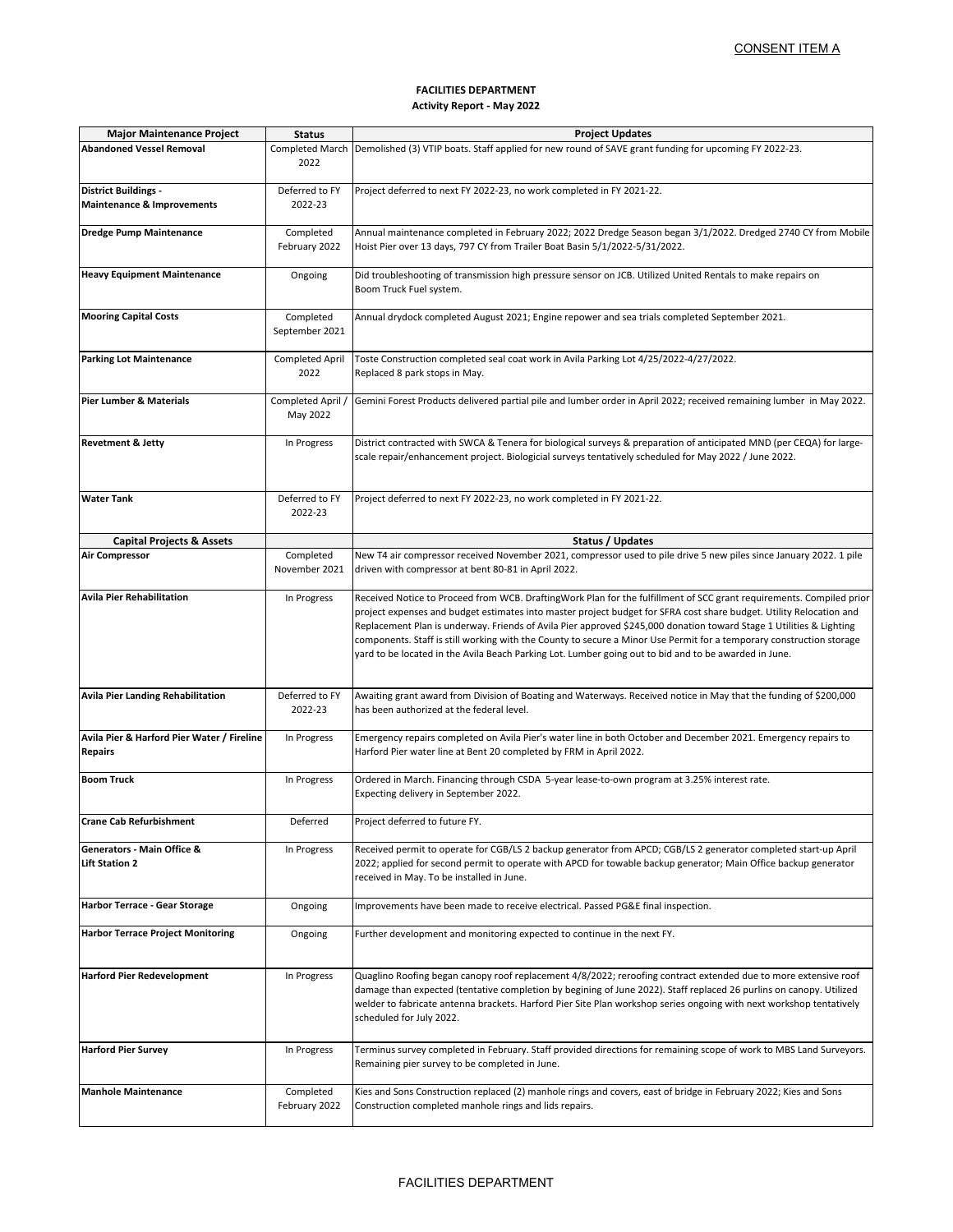|                                    |                                                                                                                                                                                                                                                                                                                                                                                                                                                                                                                         | <u>CONSENT ITEM A</u>                                                                                                                                                                             |
|------------------------------------|-------------------------------------------------------------------------------------------------------------------------------------------------------------------------------------------------------------------------------------------------------------------------------------------------------------------------------------------------------------------------------------------------------------------------------------------------------------------------------------------------------------------------|---------------------------------------------------------------------------------------------------------------------------------------------------------------------------------------------------|
|                                    |                                                                                                                                                                                                                                                                                                                                                                                                                                                                                                                         |                                                                                                                                                                                                   |
| <b>Master Plan RFP Consultant</b>  | Deferred to FY<br>2022-23                                                                                                                                                                                                                                                                                                                                                                                                                                                                                               | Project deferred to next FY 2022-23, no work completed in FY 2021-22.                                                                                                                             |
| <b>Mobile Hoist Pier Extension</b> | Deferred                                                                                                                                                                                                                                                                                                                                                                                                                                                                                                                | Project deferred to future FY.                                                                                                                                                                    |
| <b>Mooring Crew Skiff</b>          | Completed<br>September 2021                                                                                                                                                                                                                                                                                                                                                                                                                                                                                             | Purchased, received, and in use.                                                                                                                                                                  |
| <b>Outboard Motor Storage</b>      | In Progress                                                                                                                                                                                                                                                                                                                                                                                                                                                                                                             | CEQA Notice of Exemption approved by BOC on 11/16/2021. Board to review options for ownership and rental rates.                                                                                   |
| <b>Security Cameras</b>            | In Progress                                                                                                                                                                                                                                                                                                                                                                                                                                                                                                             | Camera system received and installed. Camera internet bridge was replaced to be compatible<br>with our system.                                                                                    |
| <b>Sewer Treatment Plant</b>       | In Progress                                                                                                                                                                                                                                                                                                                                                                                                                                                                                                             | Site preparation began April 2022.<br>Over excavation and underground pipework completed. Plant and Genset slabs formed.                                                                          |
| <b>Trailer Boat Gas Pump</b>       | Completed March New fuel pump and pedestal installed at Sport Launch by Paradise Services 3/9-3/10; vehicle collision with pump<br>several days later; prepared and issued purchase order to Paradise for replacement of damaged fuel pump (to be<br>reimbursed by vehicle owner). Staff working with Liberty Mutual to process insurance claim for reimbursement. New<br>pump expected to ship by mid-end of June and replacement work plus remote console installation tentatively<br>scheduled for end of June 2022. |                                                                                                                                                                                                   |
| <b>Trailer Boat Dock</b>           | In Progress                                                                                                                                                                                                                                                                                                                                                                                                                                                                                                             | Contracted with Moffatt & Nichol to provide initial plan review and provide design recommendations via technical<br>memorandum (received April 2022). Staff reviewing recommended specifications. |
| <b>Utility Task Vehicle</b>        | In Progress                                                                                                                                                                                                                                                                                                                                                                                                                                                                                                             | District waiting for custom outfitting of UTV to be completed by South Coast Emergency Vehicle Services; estimated<br>delivery date for June 2022.                                                |
|                                    |                                                                                                                                                                                                                                                                                                                                                                                                                                                                                                                         |                                                                                                                                                                                                   |
|                                    |                                                                                                                                                                                                                                                                                                                                                                                                                                                                                                                         |                                                                                                                                                                                                   |
|                                    |                                                                                                                                                                                                                                                                                                                                                                                                                                                                                                                         | FACILITIES DEPARTMENT                                                                                                                                                                             |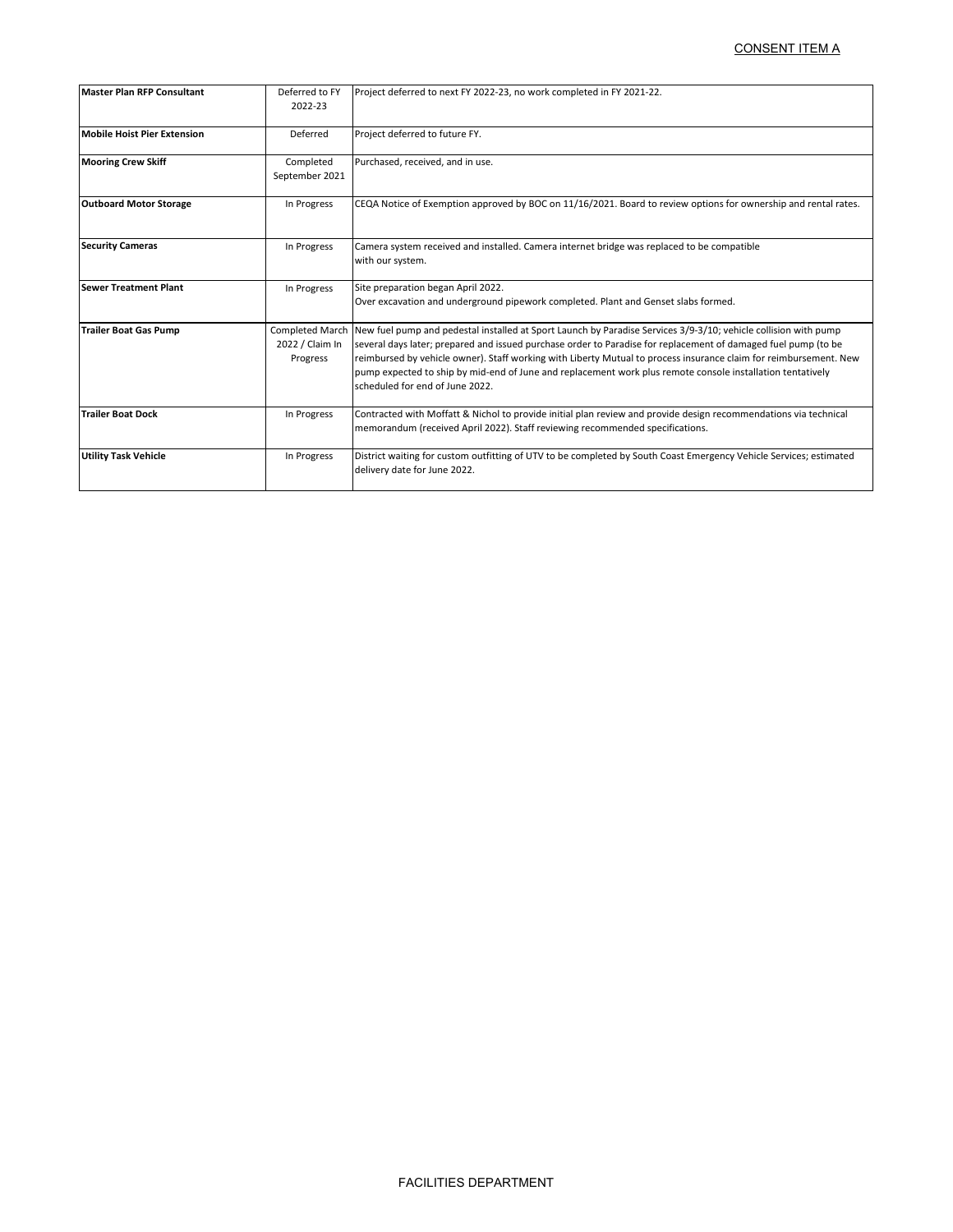# **HARBOR PATROL DEPARTMENT**

#### **Activity Report – May 2022**

- **x** Responded to a possible domestic violence incidence at the San Luis Bay Inn.
- x Responded to a medical aid at the Avila Beach County Park for a subject with difficulty breathing after a fall.
- x Responded to a medical aid call for a fall victim with a bleeding head injury.
- x Received a report of an overdue vessel, and subsequently located the vessel in no distress after a search.
- x Responded to and assisted multiple kayak/SUPs overcome by wind conditions.
- x Recovered a subject that had fallen out of a kayak and drifted away from the kayak, treated for mild hypothermia.
- x Replaced damaged windshield on the water taxi.
- x Responded to a medical aid call for an unresponsive person on the Harford Pier.
- x Responded to a medical aid call for a fall from a bicycle.
- x Responded to back Deputies for a fight at Pirates Cove.
- x Received report and responded to a shifted mooring chain that was damaging a vessel. Re-secured the mooring and notified the owner.
- x Received a camping complaint about a strong odor of fuel, contacted the camper, and advised.
- x Responded to a report of an assault and brandishing a weapon in the Avila Lot over a parking space.
- x Responded to a medical aid call for a compound leg fracture at Avila Beach.
- x Captured a pelican with a large fishing lure in its beak; turned over to Pacific Wildlife.
- x Responded to a medical aid call for a subject that lost consciousness at the Custom House restaurant.
- x Towed a vessel that lost propulsion into the Port San Luis SportLaunch without incident.
- x Responded to a verbal disturbance in the main lot over an unknown subject sleeping in someone's vehicle.
- x Contacted a subject that had illegally camped on Avila Beach.
- x Responded to a report of a subject checking car door handles along Avila Beach Drive, no victims were located.
- x Dispatched to an aggressive subject at the Avila Beach County Park.
- x Recovered several sea otter carcasses and turned them over to the California Department of Fish and Wildlife's biologist.
- x Responded to Bellevue-Santa Fe Charter School for a subject acting aggressively, spraying an unknown substance, and throwing objects toward the school.
- x Responded to a kayak found adrift with items onboard. Conducted subsequent search for the occupant with allied agencies.
- x Responded to a water rescue that turned into a body recovery for a subject that had fallen from the cliff at Pirates Cove.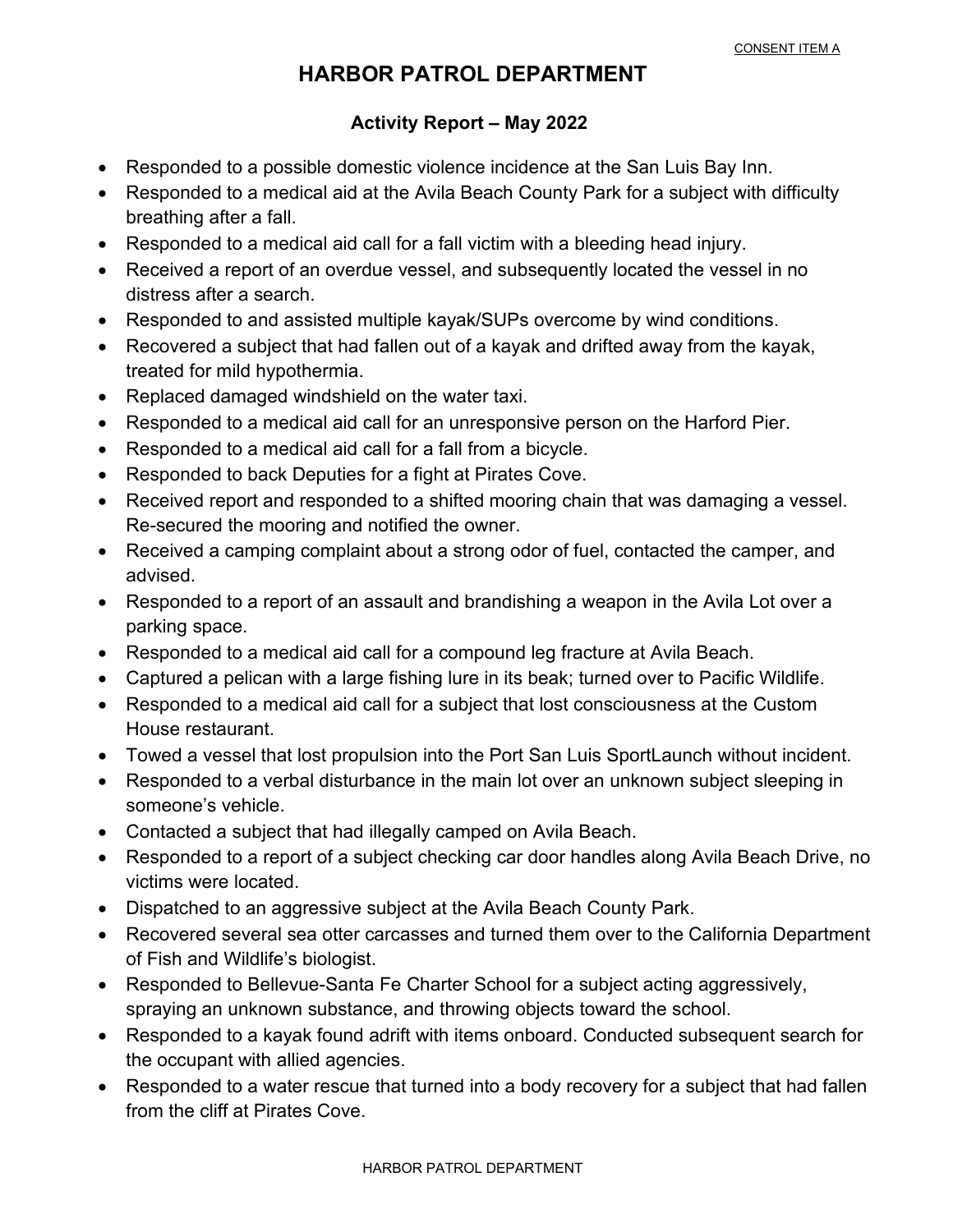- Observed that ordinance signage had been removed from Fisherman's Beach East entrance, and reordered signage.
- Responded to a surf rescue at the Pismo Pier for a submerged victim. Cancelled prior to arrival.
- Responded to a trespassing report at the Marre house. Subject holding bolt cutters and a machete, damaged and forced entry through two gates. Turned over to SLO Sheriff's Office for further investigation.

| <b>Avila Beach</b>                             | <b>Total</b>   | Campground                   | <b>Total</b> | <b>Harford Land Area</b>        | <b>Total</b>   |
|------------------------------------------------|----------------|------------------------------|--------------|---------------------------------|----------------|
| Alcohol/Glass Ordinance                        |                | <b>Camping Ordinance</b>     |              | <b>Parking Ordinance</b>        | $\overline{2}$ |
| Dogs/Leash Ordinance                           | 15             | <b>Illegal Parking</b>       | 2            | <b>Camping Ordinance</b>        | $\mathbf{0}$   |
| Fire Ordinance                                 | $\Omega$       | <b>Fire Ordinances</b>       | 0            | <b>Traffic Ordinance</b>        | $\Omega$       |
| <b>Olde Port Beach</b>                         |                | Dog/Leash Ordinance          | 0            | <b>Harford Pier</b>             |                |
| Alcohol/Glass Ordinance                        | $\Omega$       | <b>Inner Harbor</b>          |              | Illegal Parking                 | 13             |
| Dogs/Leash Ordinance                           | 0              | Safety Equip/PFDs            | 5            | <b>Smoking Ordinance</b>        | 3              |
| Fire Ordinance                                 | $\overline{2}$ | <b>Rescues</b>               | 16           | <b>Traffic Ordinance</b>        | $\mathbf 0$    |
| <b>Fishermen's Beach</b>                       |                | Tows                         | $\mathbf{0}$ | AOA - Zone of Impact            | 11             |
| Alcohol/Glass Ordinance                        | $\Omega$       | <b>Vessel Assist</b>         | 20           | Total AOA (SO,<br>CalFire, F&W) | 18             |
| Dog/Leash Ordinance                            | 7              | Mooring/Anchor<br>Ordinance  | 1            | <b>Foot Patrol</b>              | 24             |
| Fire Ordinance                                 | $\Omega$       | <b>Outer Harbor</b>          |              | <b>Training</b>                 | 28             |
| <b>Illegal Parking</b>                         | 1              | Tows                         | $\Omega$     | <b>Maintenance</b>              | 82             |
| <b>Coast Guard Beach/Light</b><br><b>House</b> |                | <b>Vessel Assist</b>         | 2            |                                 |                |
| All Contacts                                   | 1              | <b>Rescues</b>               | $\Omega$     |                                 |                |
| <b>Pirates Cove</b>                            |                | <b>Avila Lot Enforcement</b> |              |                                 |                |
| <b>Agency Assist</b>                           | $\overline{2}$ | <b>Illegal Parking</b>       | 20           |                                 |                |

#### **Harbor Patrol Department Statistics Table**

**WATER TAXI**: 148 Runs for 252 People

#### **Parking Violation Statistics**

| <b>Code Section</b>            | <b>Violation</b>                        | <b>Violations Issued</b> |
|--------------------------------|-----------------------------------------|--------------------------|
| PSLH 20.020 A(2)               | <b>Failure to Display Permit</b>        | 28                       |
| <b>PSLH 20.020 A</b>           | Not Parked in Designated Area           | $\overline{2}$           |
| <b>PSLH 20.700 A</b>           | <b>Camping Without Permit</b>           | 0                        |
| <b>PSLH 20.700 B</b>           | Camping in No Camping Area              | 0                        |
| <b>PSLH 20.020 C</b>           | Fire Lane                               | 0                        |
| <b>PSLH 20.600</b>             | <b>Unregistered Vehicle</b>             | 0                        |
| PSLH 20.020 A(1)               | Handicapped Space W/O Permit            | 0                        |
| PSLH 20.020 D(1)               | <b>Unattached Vessel Trailers</b>       | 0                        |
| PSLH 20.020 D(2)               | Loading Zones                           | 0                        |
| PSLH 20.020 D                  | <b>Other Categories</b>                 | $\overline{2}$           |
| <b>PSLH 20.020D</b>            | <b>Vehicles with Boat Trailers Only</b> | 0                        |
|                                |                                         |                          |
| <b>Total Violations Issued</b> |                                         | 32                       |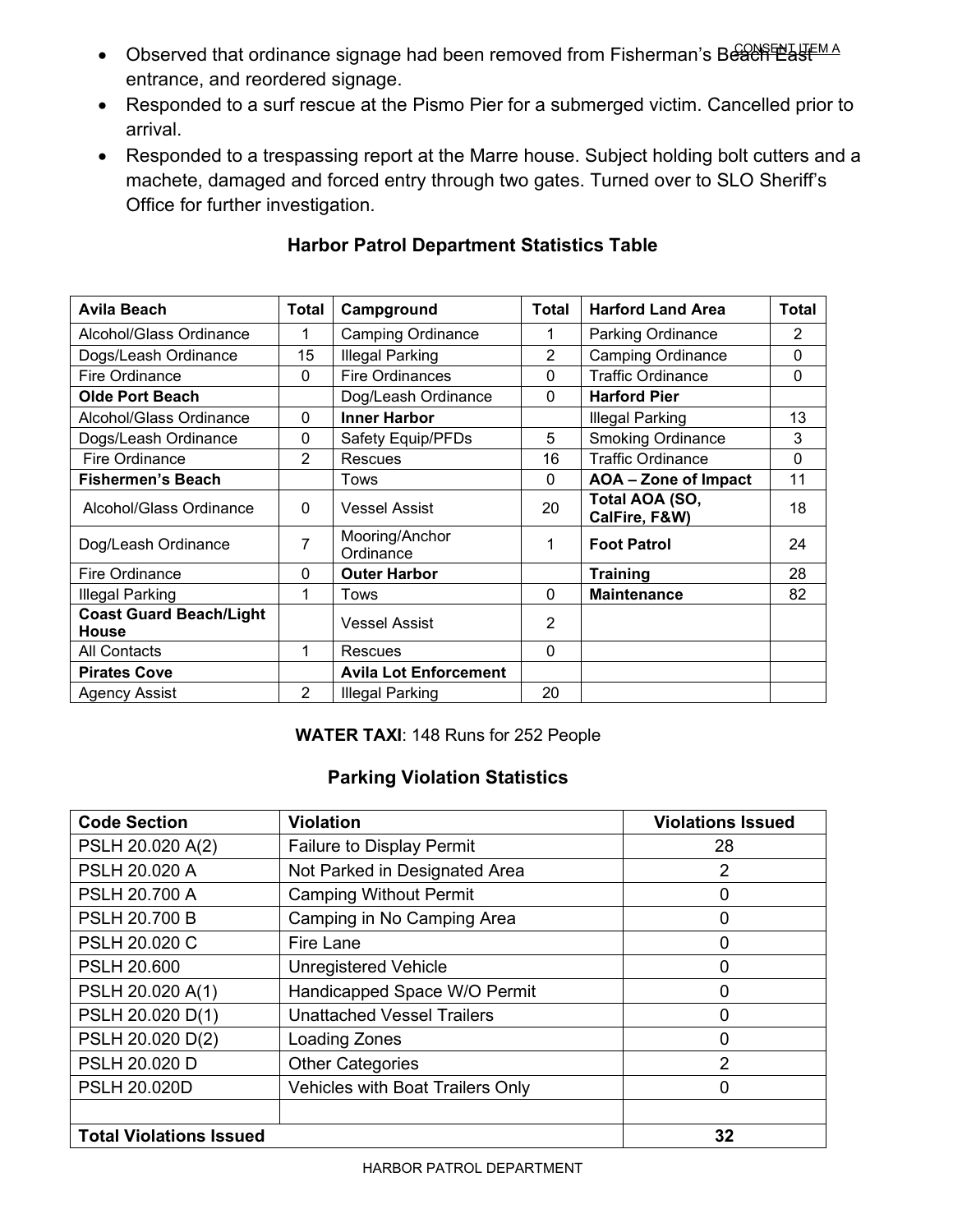#### **Lifeguard Department**

- Responded to a medical aid call for a subject that had fallen and sustained an injury; provided care until turned over to medics.
- Responded to medical aid for a subject with difficulty breathing and provided care until turned over to medics.
- Responded to medical aid for a subject with a compound fracture to the leg. Provided patient care until turned over to medics.
- Performed 3 rescues for subjects caught in rip currents.

#### **Lifeguard Department Statistics Table**

|                        | <b>Totals</b> |
|------------------------|---------------|
| <b>Rescues</b>         | 8             |
| <b>Prevents</b>        | 38            |
| <b>Boat Rescues</b>    | 0             |
| <b>Boat Warnings</b>   |               |
| <b>Medical Aids</b>    | 5             |
| Lost and Found         |               |
| <b>Fires</b>           | 9             |
| <b>Public Contacts</b> | 155           |
| Dog Laws               | 156           |
| Alcohol                | 110           |
| Lost Child/Parent      | 3             |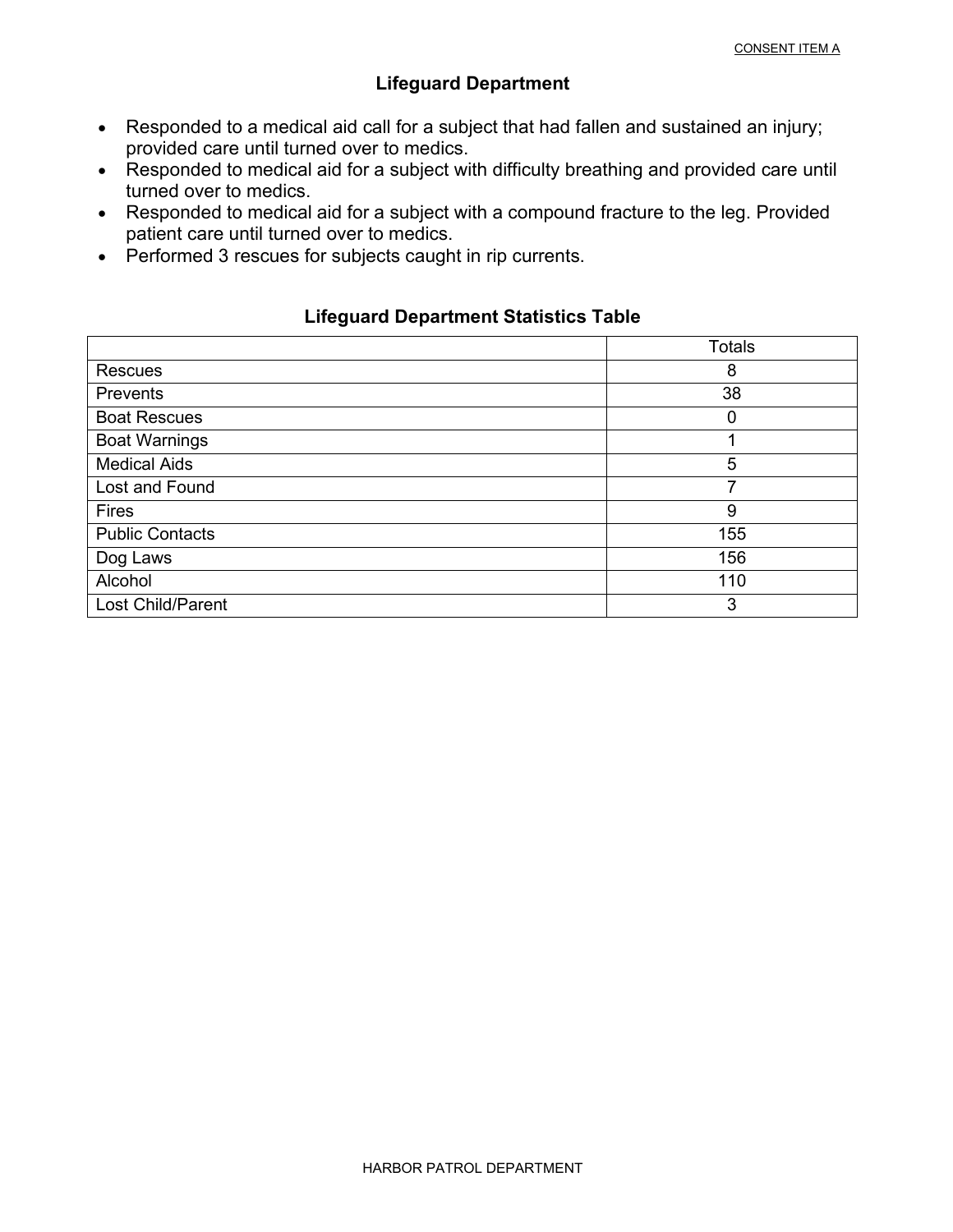# Acronyms & Initialism Index

|                             |                              |                                                                                   | <b>GASB</b>   |                              | Governmental Accounting Standards Board             |
|-----------------------------|------------------------------|-----------------------------------------------------------------------------------|---------------|------------------------------|-----------------------------------------------------|
| <b>ABCA</b>                 |                              | Avila Beach Community Association                                                 | <b>GFOA</b>   | $\overline{\phantom{0}}$     | Government Finance Officers Association             |
|                             | $\qquad \qquad \blacksquare$ |                                                                                   | <b>GSI</b>    | $\qquad \qquad \blacksquare$ | Geographic Information Systems                      |
| <b>ABCF</b><br><b>ABCSD</b> |                              | Avila Beach Community Foundation<br>Avila Beach Community Services District       | <b>HPO</b>    | $\overline{a}$               | Harbor Patrol Officer                               |
|                             | $\qquad \qquad \blacksquare$ |                                                                                   | <b>HPOA</b>   | $\overline{a}$               | Port San Luis Harbor Patrol Officers<br>Association |
| <b>ACOE</b>                 | $\qquad \qquad \blacksquare$ | Army Corps of Engineers                                                           | <b>HPV</b>    | $\overline{\phantom{0}}$     | <b>Human Powered Vessel</b>                         |
| <b>APC</b>                  |                              | <b>Associated Pacific Constructors</b>                                            |               |                              | International City / County Management              |
| <b>APCD</b>                 | $\qquad \qquad \blacksquare$ | <b>Air Pollution Control District</b>                                             | <b>ICMA</b>   | $\qquad \qquad \blacksquare$ | Association                                         |
| <b>AST</b>                  | $\blacksquare$               | Above-ground Storage Tank                                                         | <b>IIPP</b>   | $\overline{a}$               | Injury Illness Prevention Program                   |
| <b>AVAC</b>                 | $\qquad \qquad \blacksquare$ | Avila Valley Advisory Council                                                     | <b>ITB</b>    | $\overline{\phantom{a}}$     | Invitation to Bid                                   |
| <b>AWAF</b>                 | $\qquad \qquad \blacksquare$ | Abandoned Watercraft Abatement Fund                                               | <b>JCFLC</b>  | $\overline{\phantom{0}}$     | Joint Cable Fisheries Liaison Committee             |
| <b>AWP</b>                  | $\qquad \qquad \blacksquare$ | Alternative Work Program                                                          | LAIF          | $\overline{\phantom{0}}$     | Local Agency Investment Fund                        |
| <b>BMP</b>                  |                              | <b>Best Management Practices</b><br><b>Brilliant Resilient Infrastructure and</b> | <b>LCM</b>    | $\qquad \qquad \blacksquare$ | Landing Craft, Mechanized "Elsie M"                 |
| <b>BRIC</b>                 | $\qquad \qquad \blacksquare$ | Communities                                                                       | LH            | $\qquad \qquad \blacksquare$ | Lighthouse                                          |
| <b>CACC</b>                 |                              | California Coastal Commission                                                     | <b>LHK</b>    | $\blacksquare$               | Point San Luis Lighthouse Keepers                   |
| <b>CAFR</b>                 | $\qquad \qquad \blacksquare$ | <b>Comprehensive Annual Financial Report</b>                                      | LHQ           | $\qquad \qquad \blacksquare$ | <b>Lifeguard Headquarters</b>                       |
|                             |                              | California Association of Harbor Masters and                                      | <b>MKN</b>    | $\qquad \qquad \blacksquare$ | Michael K Nunley & Associates                       |
| <b>CAHMPC</b>               | $\blacksquare$               | Port Captains                                                                     | ΜМ            |                              | Major Maintenance                                   |
| CARB                        |                              | California Air Resource Board                                                     | <b>MND</b>    | $\overline{a}$               | Mitigated Negative Declaration                      |
| CCC                         |                              | California Coastal Commission                                                     | МO            | $\overline{a}$               | Main Office                                         |
| <b>CCHE</b>                 |                              | California Cultural and Historical Endowment                                      | <b>MPA</b>    | $\overline{a}$               | Marine Protected Area                               |
| <b>CCJCFLC</b>              | $\blacksquare$               | Central California Joint Cable Fisheries Liaison<br>Committee                     | <b>MSDS</b>   | $\qquad \qquad \blacksquare$ | Material Safety Data Sheet                          |
| <b>CDFW</b>                 |                              | California Department of Fish and Wildlife                                        | <b>NEPA</b>   | $\blacksquare$               | National Environmental Policy Act                   |
| <b>CDP</b>                  | $\qquad \qquad \blacksquare$ | <b>Coastal Development Permit</b>                                                 | <b>NMFS</b>   | $\qquad \qquad \blacksquare$ | <b>National Marine Fisheries Service</b>            |
| <b>CEQA</b>                 | $\qquad \qquad \blacksquare$ | California Environmental Quality Act                                              | <b>NOAA</b>   | $\qquad \qquad \blacksquare$ | National Oceanic & Atmospheric                      |
| CG/CGB                      | $\blacksquare$               | Coastal Gateway/Coastal Gateway Building                                          |               |                              | Administration                                      |
| <b>CIWQS</b>                | $\qquad \qquad \blacksquare$ | California Integrated Water Quality System                                        | <b>NPP</b>    | $\overline{a}$               | <b>Nuclear Power Plant</b>                          |
| <b>CIP</b>                  |                              | <b>Capital Improvement Projects</b>                                               | 0 & M         | $\blacksquare$               | Operations and Maintenance                          |
|                             |                              | California Marine Affairs and Navigation                                          | <b>OES</b>    | $\blacksquare$               | Office of Emergency Services                        |
| <b>CMANC</b>                | $\blacksquare$               | Conference                                                                        | <b>OPB</b>    | $\overline{a}$               | Olde Port Beach                                     |
| CMC                         | $\blacksquare$               | California Men's Colony                                                           | <b>OPF</b>    |                              | <b>Olde Port Fisheries</b>                          |
| <b>CMS</b>                  | $\qquad \qquad \blacksquare$ | Changeable Message Sign                                                           | OPI           | $\blacksquare$               | Olde Port Inn                                       |
| <b>CPI</b>                  |                              | <b>Consumer Price Index</b>                                                       | <b>OSPR</b>   |                              | Office of Spill Prevention and Response             |
| <b>CSDA</b>                 |                              | California Special Districts Association                                          | <b>PCT</b>    |                              | Pecho Coast Trail                                   |
| <b>CUPA</b>                 | $\qquad \qquad \blacksquare$ | Certified Unified Program Agency                                                  | <b>PFD</b>    |                              | <b>Personal Floatation Device</b>                   |
| <b>CYMA</b>                 |                              | <b>Accounting Program</b><br>Ca. State Parks, Division of Boating &               | <b>PSLCFA</b> | $\qquad \qquad \blacksquare$ | Port San Luis Commercial Fishermen's<br>Association |
| <b>DBW</b>                  | $\blacksquare$               | Waterways                                                                         | <b>PWC</b>    |                              | <b>Personal Watercraft</b>                          |
| <b>DCNPP</b>                | $\qquad \qquad \blacksquare$ | Diablo Canyon Nuclear Power Plant                                                 | <b>REACH</b>  | $\blacksquare$               | Regional Economic Action Coalition                  |
| <b>DIW</b>                  | $\overline{\phantom{a}}$     | Dead in the Water                                                                 | <b>RFP</b>    | $\blacksquare$               | <b>Request for Proposals</b>                        |
| <b>DTSC</b>                 | $\qquad \qquad \blacksquare$ | Department of Toxic Substances Control                                            | <b>RO</b>     | $\overline{a}$               | <b>Reverse Osmosis</b>                              |
| EDD                         | $\qquad \qquad \blacksquare$ | <b>Employment Development Department</b>                                          | <b>RWQCB</b>  | $\blacksquare$               | Regional Water Quality Control Board                |
| EIR.                        | $\blacksquare$               | <b>Environmental Impact Report</b>                                                | SAVE          | $\blacksquare$               | Surrendered & Abandoned Vessel Exchange             |
| <b>EOP</b>                  | $\qquad \qquad \blacksquare$ | End of Pier                                                                       | <b>SCC</b>    | $\blacksquare$               | <b>State Coastal Conservancy</b>                    |
| <b>EWEC</b>                 | $\qquad \qquad \blacksquare$ | Emergency Worker Exposure Control                                                 | <b>SEIU</b>   | $\blacksquare$               | Service Employees International Union               |
| <b>EVCS</b>                 | $\qquad \qquad \blacksquare$ | <b>Electric Vehicle Charging Station</b>                                          | <b>SFRA</b>   | $\blacksquare$               | Sport Fish Recreation Act                           |
| <b>FEMA</b>                 | $\blacksquare$               | Federal Emergency Management Agency                                               | <b>SLOCOG</b> | $\blacksquare$               | San Luis Obispo Council of Governments              |
| <b>FOAP</b>                 | $\qquad \qquad \blacksquare$ | Friends of Avila Pier                                                             | <b>SPCC</b>   | $\blacksquare$               | Spill Prevention Control and Counter Measure        |
| <b>FRO</b>                  |                              | <b>First Responder Operations</b>                                                 | <b>SWRCB</b>  |                              | State Water Resources Control Board                 |
|                             |                              |                                                                                   |               |                              |                                                     |